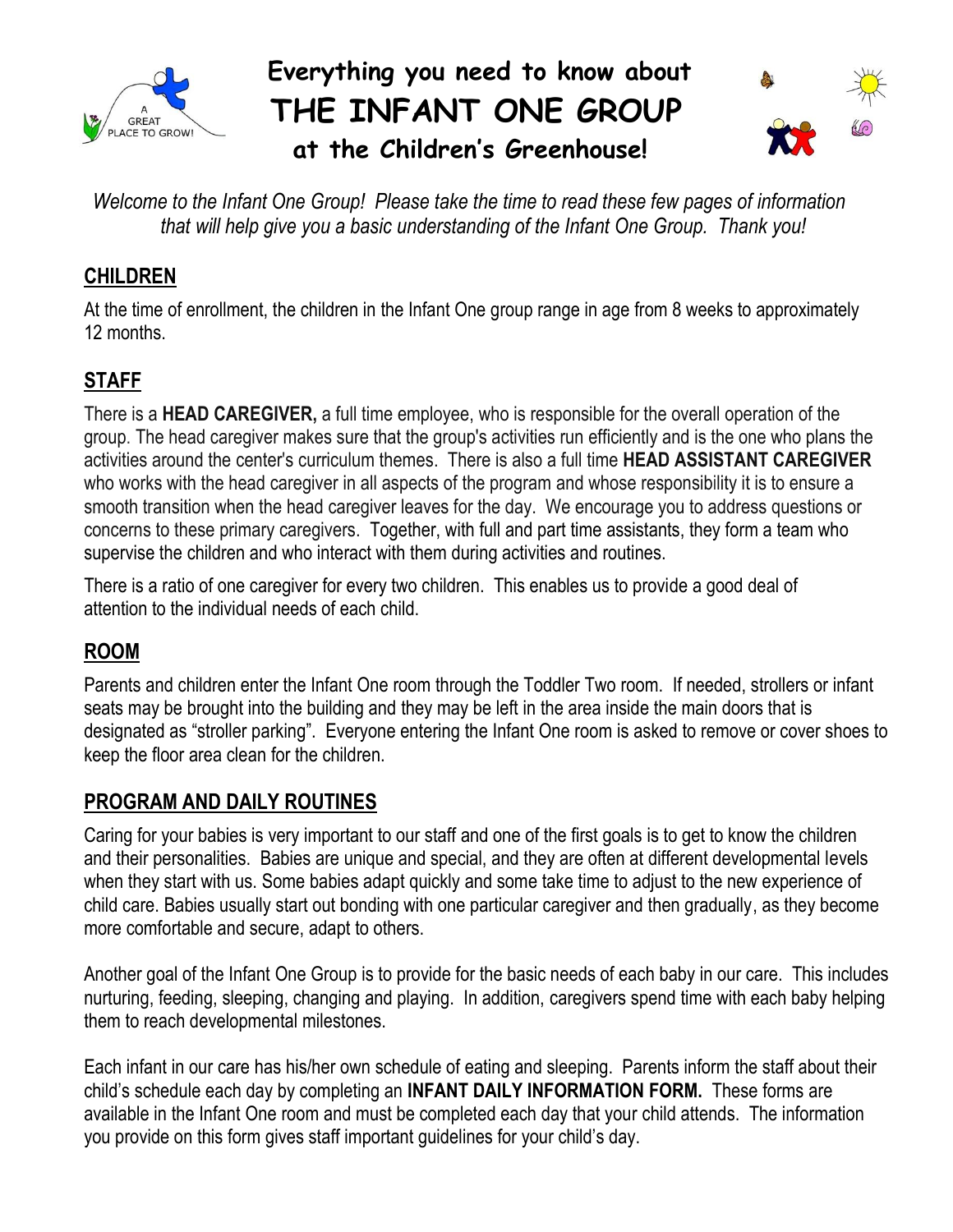In addition to the daily form, you should also complete an **INFANT INTAKE FORM** when your child starts in our program and at any time that there are significant changes in eating, sleeping, health needs, etc. The Intake Form gives caregivers an overview of your child and is something they will refer to periodically for guidance.

### **ACTIVITIES**

Caregivers spend time helping children reach the developmental milestones of sitting, crawling, standing and walking. The babies do art work (with supervision, of course) and will paint, glue and make projects using handprints. When the weather permits, we will occasionally take the babies outdoors, in strollers, for walks to enjoy the sights and sounds of the campus. When they are not eating, sleeping or being diapered, there is time for our staff to spend playing, reading, singing and doing special activities with them.

#### **SLEEPING**

Parents give staff guidance as to how their child goes to sleep and staff do their best to duplicate the child's usual sleeping habits and routines.

There is a separate crib room for sleeping in the Infant One room, which is shared with the Infant Two group. While children are sleeping, a staff member will be in the area carefully monitoring the babies while they sleep.

Babies are assigned a crib each day that will have the child's name on it. When a child has used a crib and leaves for the day, the sheet is removed, the mattress is disinfected, turned over and a clean sheet is put on for the next child. Used crib sheets are laundered with a dye and perfume free laundry detergent.

We adhere to guidelines established by the NYS Department of Health regarding SIDS (sudden infant death syndrome) and these include all children sleeping on their backs, without blankets or crib bumpers.

## **MEDICAL INFORMATION**

#### 1. MEDICAL EXAMINATIONS AND IMMUNIZATIONS

Each child at the center is required to have an annual, complete physical examination, signed and dated by a physician and recorded on DSS Form 4433 (which are available in the Greenhouse office). In addition, please keep us informed when your child's immunizations have been updated by bringing in a printout or note stamped by your health care provider.

#### 2. MEDICATION

If your child needs to have any type of medication while they are at the center, you must stop in the office and speak with administrators who will provide you with the appropriate permission forms.

#### *Please refer to the handbook for more detailed information on these topics.*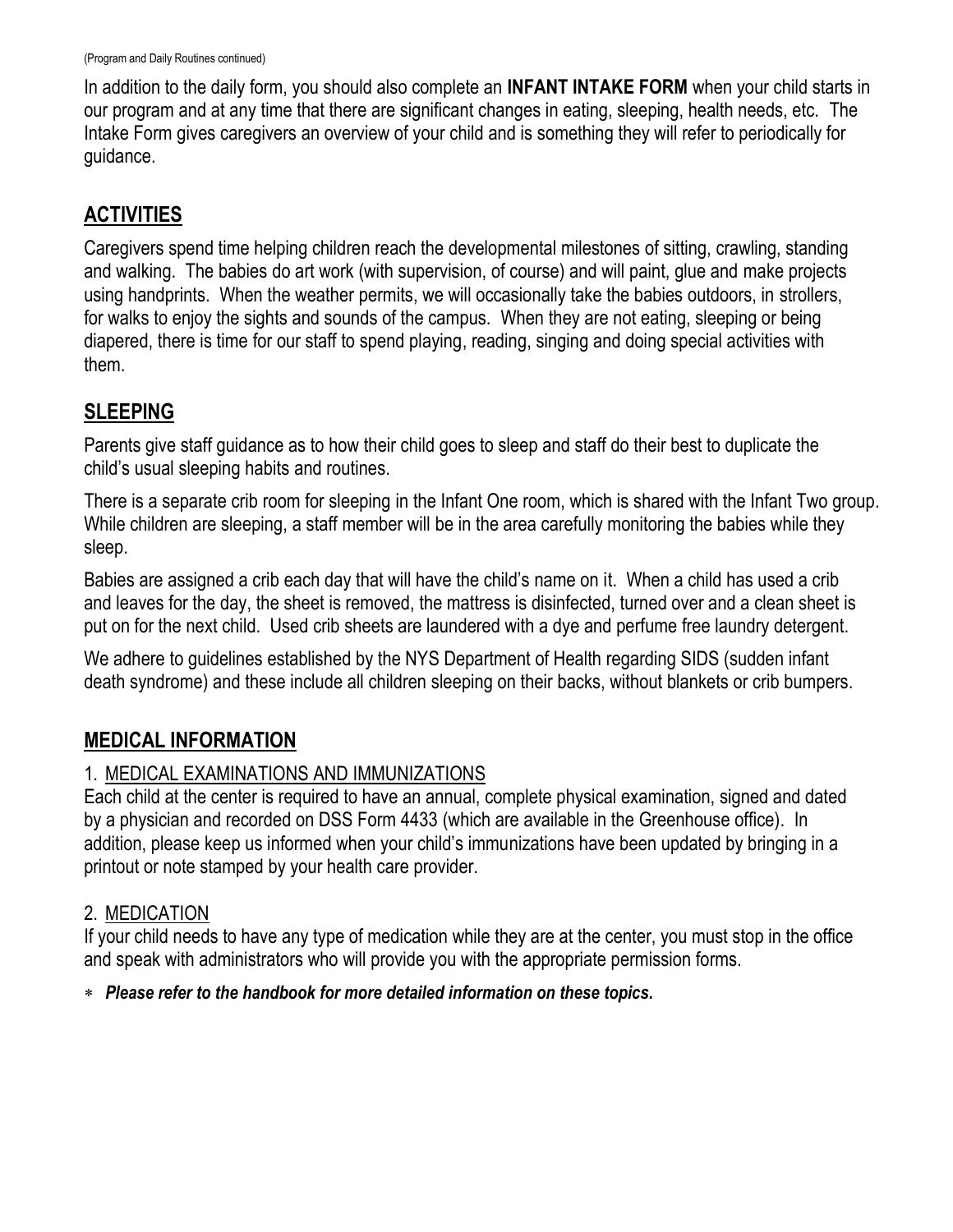## **FEEDING**

Infants have very individual needs when it comes to feeding and because of this you are asked to supply all necessary bottles and foods for your child. Following these simple guidelines will guarantee that your child's nutritional needs are met:

- 1. Please bring your child's bottles and food for the day in a bottle bag or lunch bag that will be stored in the refrigerator. Bottles must be plastic and must have caps. Bottles and caps must be labeled with your child's first and last names.
- 2. **FORMULA** all bottles should be prepared at home and brought in ready to serve. This includes mixing powdered formula in advance.

PLEASE BRING IN ONE CAN OF YOUR CHILD'S READY TO FEED FORMULA THAT WILL BE KEPT IN STORAGE IN CASE EXTRA IS NEEDED.

- 3. We will follow the Department of Health guidelines regarding the use and storage of formula:
	- *Formula will be warmed in hot water in a crock-pot, not in a microwave.*
	- *Because of possible bacterial contamination, baby formula remaining in a bottle one hour after the start of feeding will be discarded.*
	- *Baby formula that is removed from refrigeration must be used within two hours or discarded.*
	- *Once formula is warmed it cannot be refrigerated.*
- 4. **BREAST MILK** all bottles should be prepared at home and brought in ready to serve. Breast milk should not be brought in frozen. Breast milk will be heated in warm water, not a microwave. If your baby does not finish milk at one feeding, it may be offered at the next feeding, within two hours, before it is discarded.

BREASTFEEDING MOMS SHOULD PLAN TO PROVIDE US WITH A SMALL AMOUNT OF FROZEN BREAST MILK THAT WILL BE KEPT IN OUR FREEZER IN CASE EXTRA IS NEEDED.

- 5. **CEREAL** may be mixed by caregivers. You do not have to prepare cereal ahead of time. You may send in daily amounts of cereal or you may bring in a box that will be used according to your instructions. (Please tell us the amount in tablespoons.)
- 6. **BABY FOOD** may be sent in glass jars as it will be put in a bowl for feeding.
- 7. **MILK** if your child is transitioning to milk, please let the staff know. As with formula, bottles should be prepared at home and brought in ready to serve. Milk will be warmed in the crock-pot. If needed, we have whole milk available.
- 8. **FINGER FOOD/SNACKS** when your child is ready for these items, please notify caregivers. We keep baby snacks, cookies, crackers, Cheerios and Kix on hand and will serve them to the children who are able to eat them.
- 9. **TABLE FOOD** when your child begins to eat table food, please notify caregivers. You may send table food for meals, just be sure to cut items into bite-sized pieces. Food will be warmed, if necessary.
- 10. **FEEDING SUPPLIES** there is no need to send in bowls, spoons, forks, bibs, or cups, as we have a supply available. After each use, utensils are sanitized in a dishwasher and bibs are laundered in the washing machine.

#### **SPECIAL FEEDING NEEDS**

Health or allergy related, nutritional, religious or cultural feeding needs will be accommodated. The most important factor in special situations is to discuss these needs with administrators and caregivers.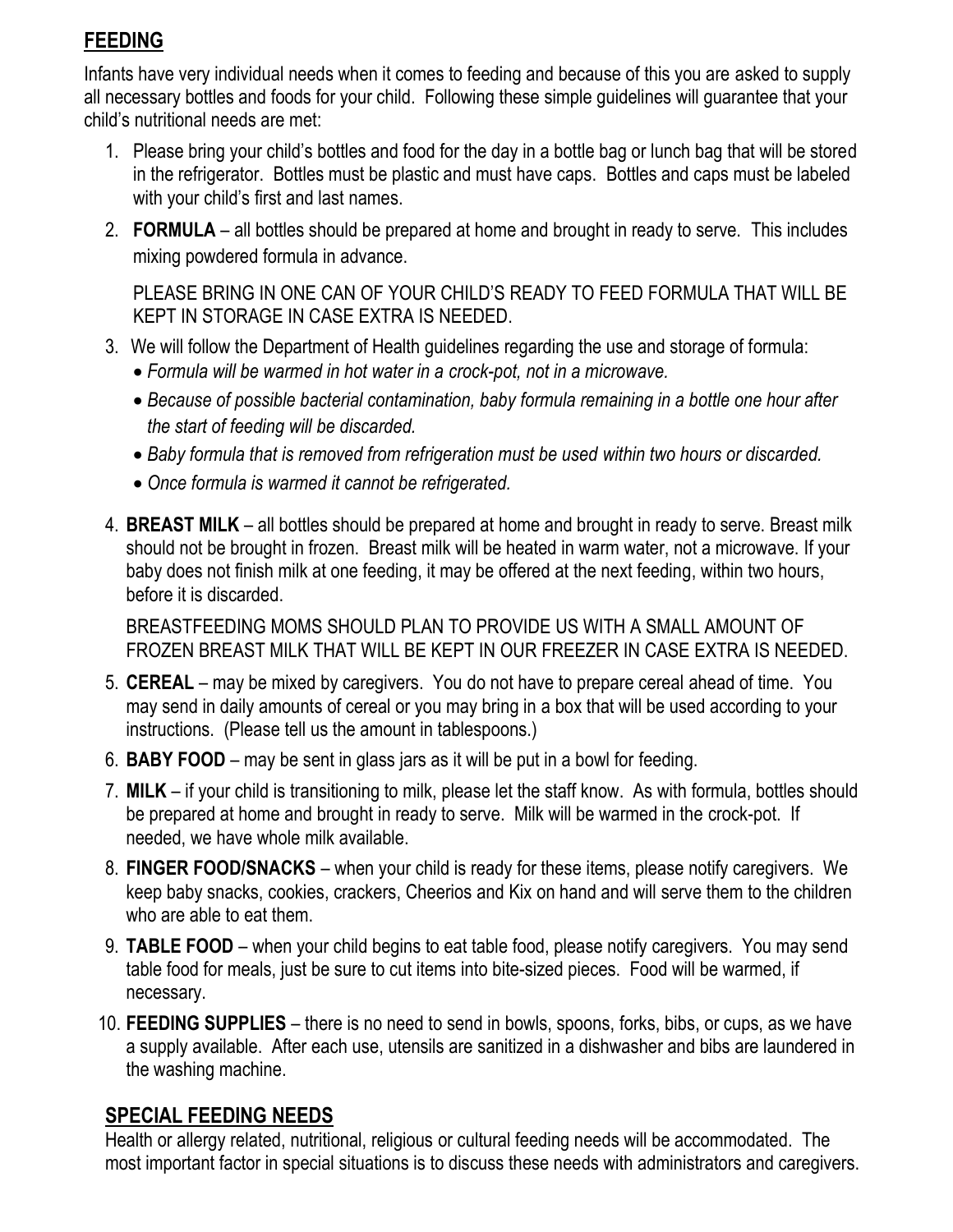## **SUPPLIES**

Please bring these items to the Greenhouse for your child and please write your child's name on each item.

• One set of extra clothing:

## **shirt, pants, onesie or undershirt, and socks**

Diapering supplies:

**diapers wipes in a hard container diaper ointment or cream (if needed)**

At the start, it is recommended that you bring in a large pack of diapers and as you run low on diapering supplies, you will receive a note asking you to bring in additional items.

- A **sweater or sweatshirt***,* in case it's cool in the building.
- If your child uses a **pacifier** you must provide a **pacifier holder/clip** labeled with your child's first and last names.

## **DIAPERING**

Children's diapers are changed every two hours or when needed. Parents provide all diapering supplies and will be asked to sign a form giving us permission to apply creams or lotions.

Department of Health guidelines are followed for diapering and these procedures include but are not limited to:

- Staff wear vinyl gloves when changing diapers
- Diapering area is covered with exam table paper
- Soiled diapers and paper are disposed in covered trash cans
- Diapering area is wiped down with a disinfecting solution of bleach and water
- After diapering, children's hands are cleaned and adults wash their hands
- CHILDREN ARE NEVER LEFT ALONE ON THE CHANGING TABLES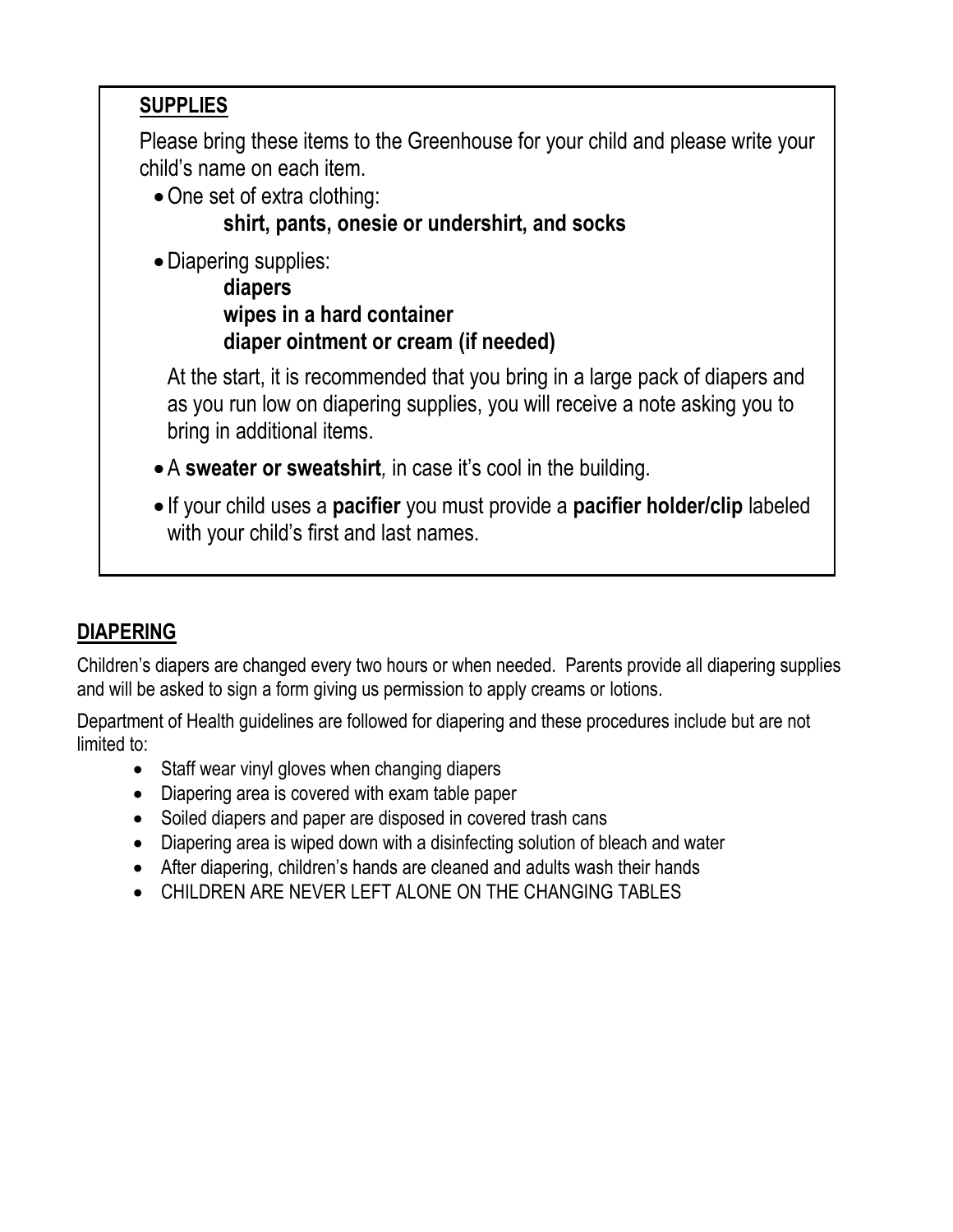### **ASSESSMENTS AND CONFERENCES**

Over the course of a semester, the head caregiver will conduct assessments to determine that each child in the program is reaching age-appropriate developmental milestones. These assessments will be used to provide parents with information about their child's development during parent/caregiver conferences and to assist staff in planning programmatic activities that meet the developmental needs of each child. Sample forms may be viewed in the office.

Individual meetings with caregivers are offered at the end of the Fall and Spring Semesters. Notice of meeting dates will be given, prior to the end of the semester, and parents may choose a meeting day and time that is convenient.

This opportunity to meet with your child's caregiver is very valuable because it will give you an opportunity to privately discuss your child's progress and development and to review assessment materials. You may also request a meeting with your child's caregiver at any time during the year if you have the need to discuss any issues involving your child or if you would like to receive a developmental progress report.

#### **MOVING TO THE NEXT AGE GROUP**

We generally move children to the next age group at the start of a new semester. Occasionally, we will move a child during a semester if there is an opening and if the child is developmentally ready. When the decision to move a child is being made, parents will be informed and given an opportunity to meet with new caregivers. As part of the transition process, children will make several visits to the new room, accompanied by caregivers they know.

## **IN CLOSING**

We want the time you spend with the Infant One Group to be a positive experience for your child and for you. At any time, please do not hesitate to ask the caregivers questions and to speak with administrators if you have concerns about any aspect of the program.